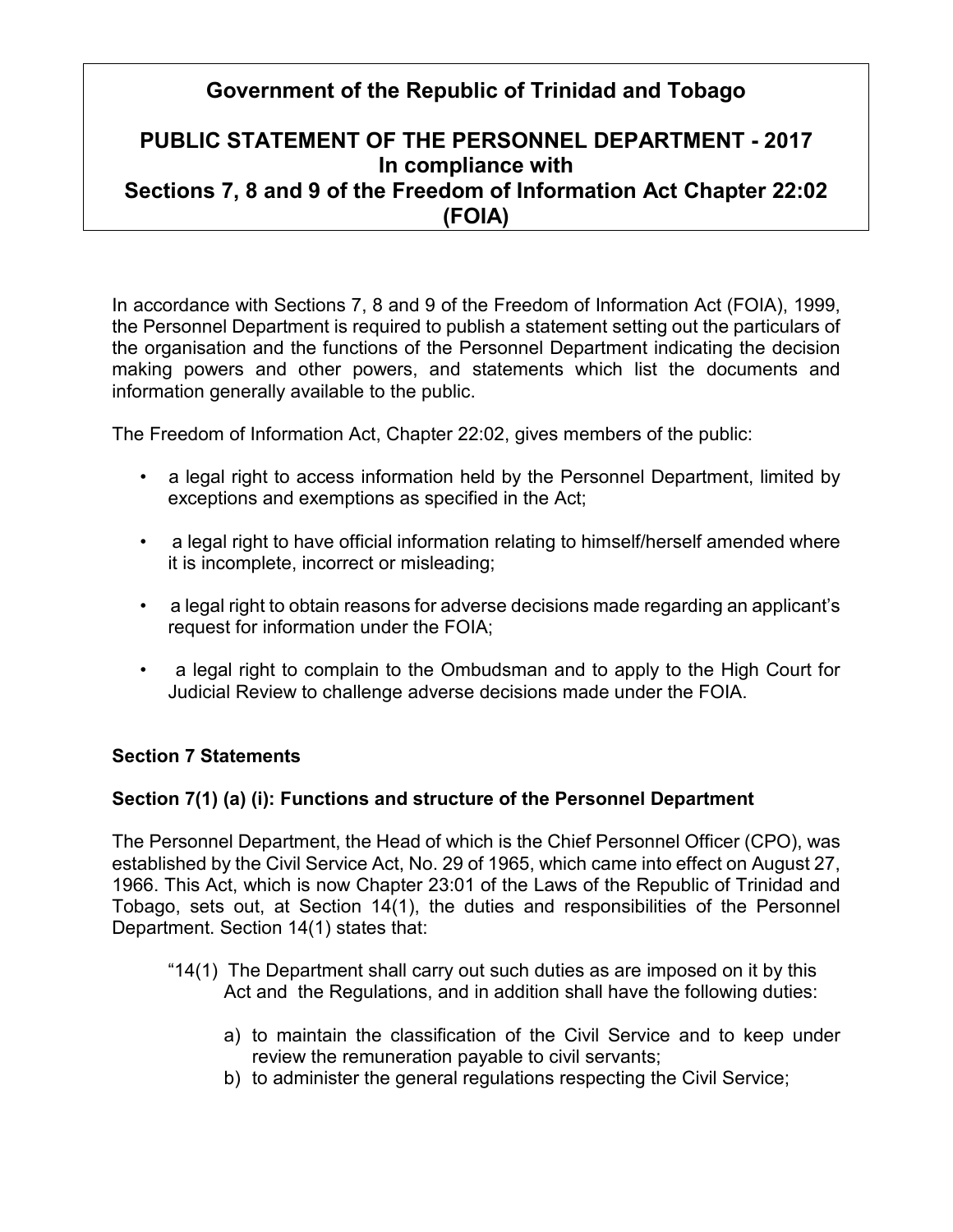- c) to provide for and establish procedures for consultation and negotiation between the Personnel Department and an appropriate recognised association or associations in respect of:
	- (i) classification of offices;
	- (ii) any grievances;
	- (iii) remuneration; and
	- (iv) the terms and conditions of employment."

The Personnel Department is also empowered to perform similar functions under provisions found in the following Acts:

- The Education Act, Chap. 39:01;
- The Police Service Act, Chap. 15:01;
- The Fire Service Act, Chap. 35:50;
- **The Prison Service Act, Chap. 13:02.**

These Acts all provide for consultation and negotiation between the Personnel Department and appropriate recognised associations representing the public officers in the respective Services with regard to the same matters as are specified at section 14(1) of the Civil Service Act. These Acts also provide for the procedures to be followed where negotiations result in agreement or disagreement between the parties.

Under the Statutory Authorities Act, Chap. 24:01, the functions of the Personnel Department, as specified in the Service Acts mentioned above, are also the responsibility of the Personnel Department in relation to the organisations which fall under the Act so long as a personnel organisation has not been established by the President. However, where no agreement is reached after consultation and negotiation, the dispute is dealt with in accordance with the procedure relating to disputes as provided in the Industrial Relations Act (IRA), Chap. 88:01.

The CPO, by virtue of Section 2(4) (a) and Section 2(5) of the IRA, is deemed to be the Employer of any worker employed by the Government and of any worker employed by the Municipal Corporations respectively.

The clients of the Personnel Department include Ministries and Departments; regulatory bodies; public officers; officers of Statutory Authorities under the Statutory Authorities Act; workers, as defined by the IRA, who are in the employ of the Government or the Municipal Corporations; Associations and Unions representing government employees; and citizens.

Since its establishment in 1965, the core functions of the Personnel Department have revolved around matters pertaining to the determination of pay and other terms and conditions of employment and the administering of the general regulations governing the Public Service. However, its functions have undergone some evolution in keeping with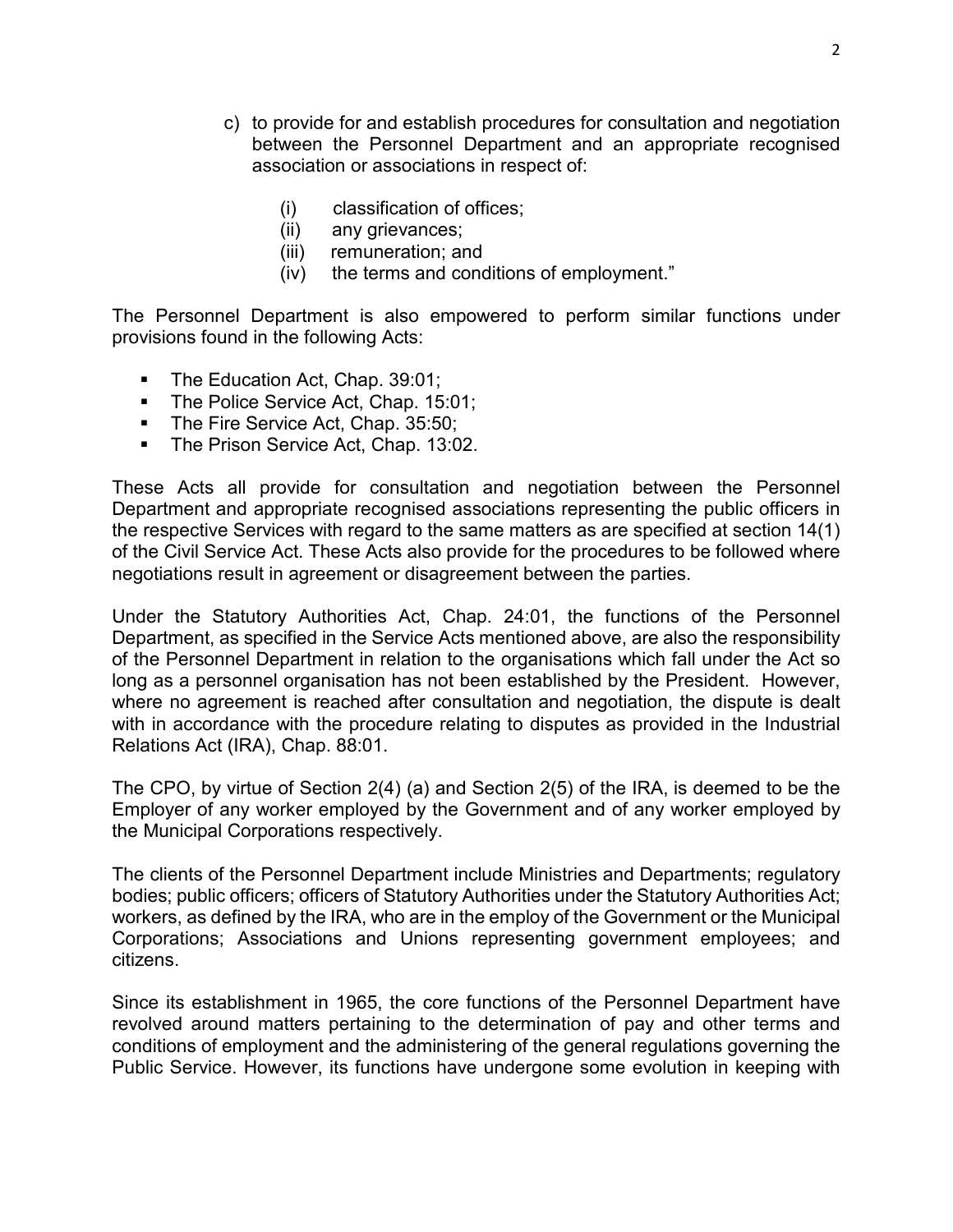changes in Government policy. A major factor prompting change has been the initiative to establish a modern human resource management (HRM) system in the Public Service.

Currently, the Department's functions also include responsibility for:

- **the provision of secretariat and technical services to the Salaries Review** Commission (SRC) established by section 140 of the Constitution of the Republic of Trinidad and Tobago ( a description is provided below);
- the provision of secretariat and technical services to the Human Resource Advisory Committee, which is a Sub-Committee of Cabinet with responsibility for monitoring salary and wage negotiations and remuneration arrangements of employees in the public sector (a description is provided below) ;
- administration of two (2) Group Health Plans, one for daily-rated employees and the other for monthly-paid officers in the Civil and Teaching Services and certain office holders within the purview of the SRC;
- advising on the pay and other terms and conditions of service of offices within the purview of the SRC; persons employed in those Statutory Boards and State Enterprises which receive guidelines from the Human Resource Advisory Committee; and members of the Defence Force;
- formulating policies in areas of Human Resource Management which are within its statutory mandate;
- formulating specific public sector policies in areas such as Occupational Safety and Health, the Public Service Employee Assistance Programme, and the development of guidelines for the Public Service on the treatment of persons afflicted with HIV/AIDS and other life threatening diseases;
- advising on and reviewing the legal and regulatory framework for aspects of Human Resource Management in the Public Service;
- providing advisory and consultative services to line agencies in respect of those matters which are within its purview;
- facilitating the implementation of specific strategic Human Resource Management initiatives in the Public Service;
- **strengthening the capacity of Human Resource Management Units to implement** those public-service-wide programmes and policies within the Department's purview;
- monitoring and auditing the implementation of those public-service-wide programmes and policies within the Department's purview; and
- **EXECT** determining the terms and conditions of employment of persons employed on contract in Cabinet approved positions in the Public Service and in Statutory Authorities.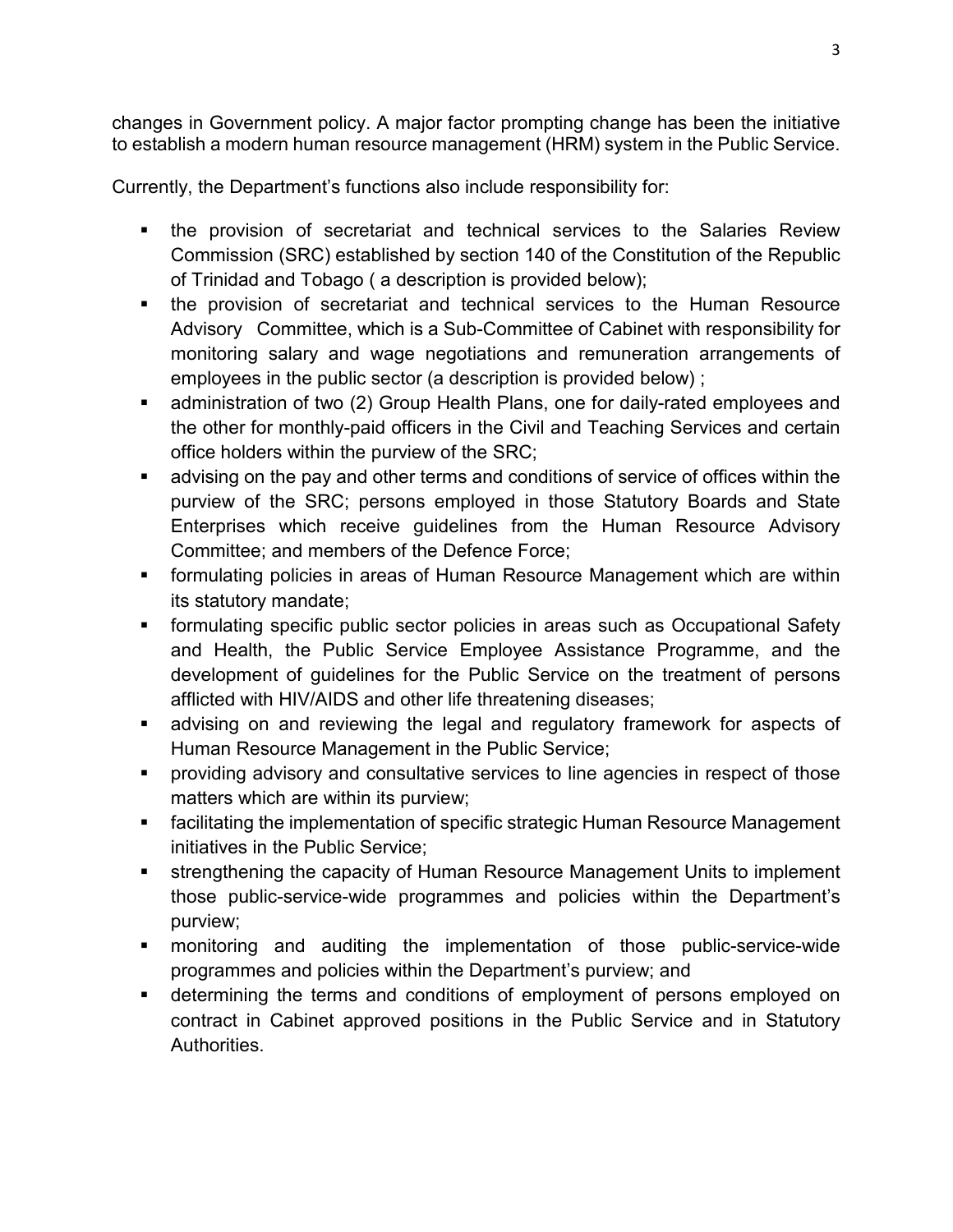#### **The Salaries Review Commission (SRC)**

The Salaries Review Commission (SRC), comprising a Chairman and four members who are appointed by the President of the Republic of Trinidad and Tobago, is required by section 141(1) of the Constitution, to review, with the approval of the President of the Republic of Trinidad and Tobago, the salaries and other conditions of service of the President, Members of Parliament and the holders of various prescribed offices, including Top Managers in the Public Service.

#### **The Human Resource Advisory Committee (HRAC)**

The Human Resource Advisory Committee is a Sub-Committee of Cabinet with responsibility for monitoring wage and salary negotiations in the public sector. The scope of the Committee includes the monitoring of negotiations/revision of pay and other terms and conditions of employment of Statutory Authorities/Boards and Corporations as well as companies that are wholly or majority owned by the State.

**The Personnel Department's Vision and Mission Statements are as follows:** 

- **Vision: To be the model provider of contemporary human resource management and industrial relations solutions in the public sector.**
- **Mission: To excel in the development of quality human resource management policies, systems and solutions and in the application of industrial relations best practices for the well-being of the Public Service and the nation.**

A Strategic Plan 2018-2020 is currently being developed to enable the Department to fulfil its legal and administrative responsibilities as well as to meet its challenges.

The Chief Personnel Officer is supported by two (2) Deputy Chief Personnel Officers. The Department comprises of seven (7) Divisions. They are:

- Compensation Management;
- Benefits Management;
- **Industrial and Labour Relations:**
- **Human Resource Policy Planning and Research;**
- **Human Resource Management Services;**
- **Legal Services; and**
- Corporate Services.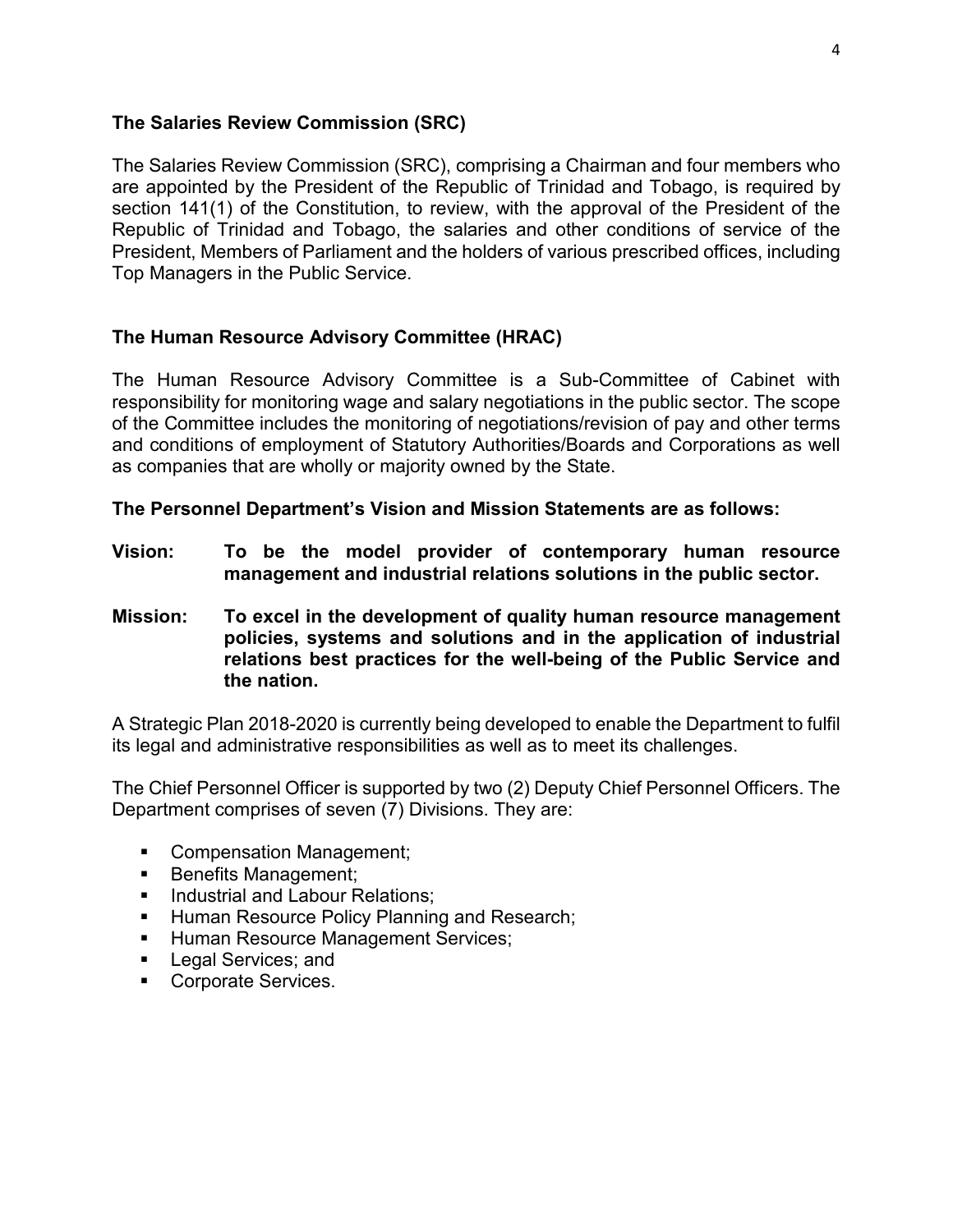# **Section 7(1) (a) (ii): Categories of documents in the possession of the Personnel Department**

- 1. Administrative records used in the daily operations of the Department;
- 2. Personnel records;
- 3. Accounting and financial management records;
- 4. Files dealing with official correspondence;
- 5. Cabinet Minutes and Notes;
- 6. Development Programme files;
- 7. Policies;
- 8. Strategic Plans of the Personnel Department;
- 9. Training/Human Resource Development Plans of the Personnel Department;
- 10.Legislation and legal instruments;
- 11.Legal opinions and related matters;
- 12.Agenda and Minutes of meetings;
- 13.Circular Memoranda, notices and bulletins;
- 14.Files dealing with official functions, conferences and events hosted or attended by the Personnel Department;
- 15.Personnel Department Newsletters;
- 16.Files relating to contract employment;
- 17.Vision & Mission statements;
- 18.Memoranda of Agreements;
- 19.Collective Agreements;
- 20.Class Specifications in respect of offices in the Civil Service and Statutory Authorities subject to the Statutory Authorities Act;
- 21.Job Specifications and Descriptions in respect of offices in the Teaching, Fire, Prison, Police, Judicial and Legal Services and the Sugarcane Feeds Centre;
- 22.Standardised Job Descriptions in respect of persons engaged on contract in the more common positions in the following streams in the Public Service: Clerical/Secretarial; Manipulative; Human Resource Management; Communications; Legal and ICT;
- 23.Legal Documents that are filed in the High Court, Court of Appeal, Industrial Court and with the Special Tribunal;
- 24.Documents prepared to provide guidance to Ministries and Departments in implementing HRM programmes; and
- 25.Reports of Consultants.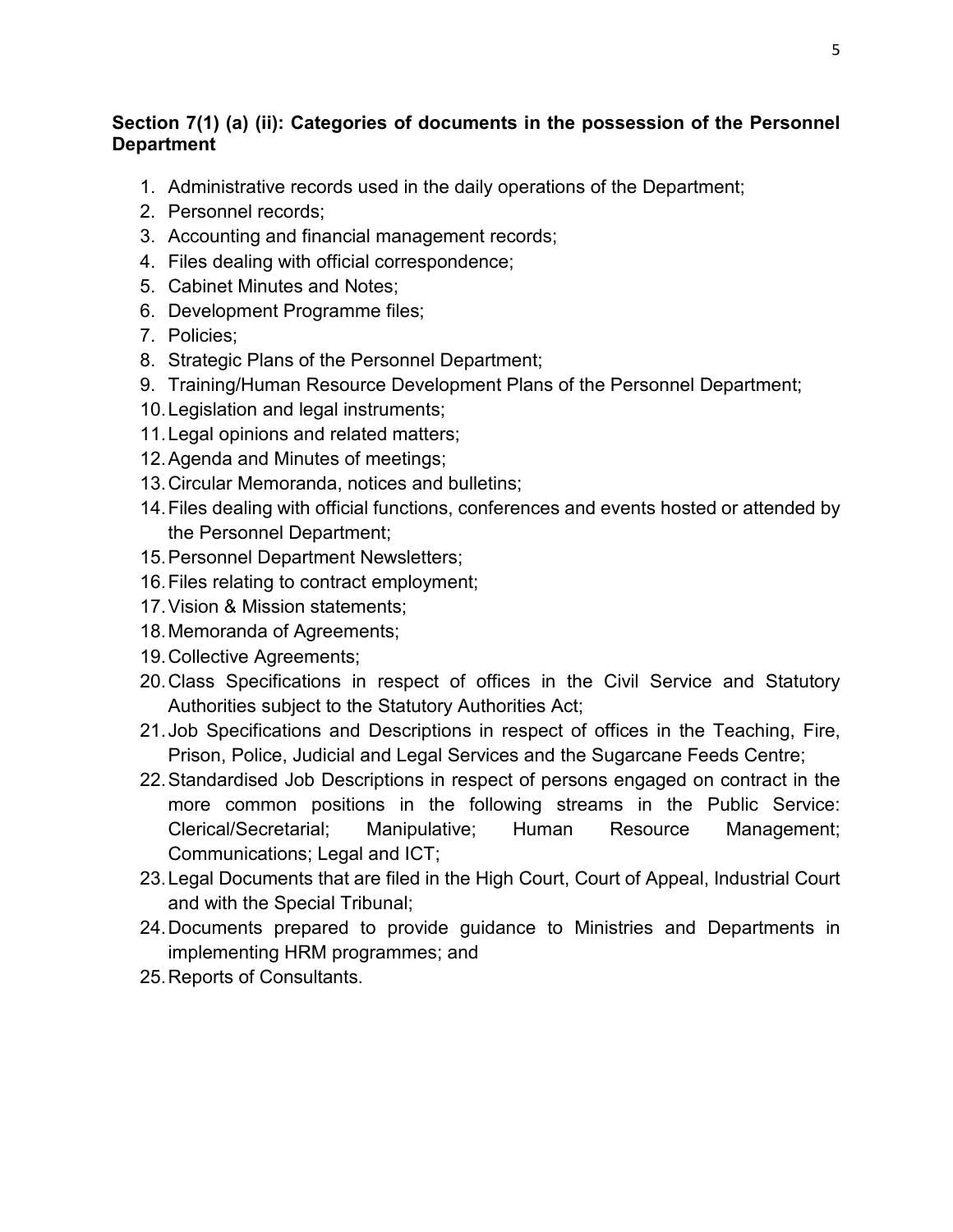**Section 7 (1) (a) (iii): Material prepared for publication or inspection by members of the public and the places at which persons may inspect or obtain that material.**

- Materials on Personnel Department: Role, Responsibilities and Functions.
- Material can be accessed at [www.cpo@gov.tt](http://www.cpo@gov.tt) or

Personnel Department, Level 3, ABMA Building, 55-57 St. Vincent Street, Port of Spain

#### **Section 7 (1) (a) (iv): Literature available by way of subscription services**

**This section is not applicable at this time.** 

## **Section 7 (1) (a) (v): Procedure to be followed when accessing a document from the Public**

 **Authority** 

#### **General Procedure**

It is the policy of the Personnel Department to respond to all requests for information, both oral and written. However, in order to facilitate the exercise of the rights conferred on individuals by the FOIA, (for example, the right to challenge a decision if a request for information is refused), the **request must be made in writing**.

To access information that is not readily available in the public domain, the applicant must, therefore, complete the appropriate form, entitled '*Request for access to Official*  **Documents'**, available at the Personnel Department, Level 3, ABMA Building, 55-57 St. Vincent Street, Port of Spain or from any Public Authority.

#### **Addressing Requests**

To facilitate prompt handling of the request, such a request must be addressed to the Designated Officer of the Personnel Department.

#### **Details to be included in the Request**

Applicants are asked to provide details that would allow for ready identification and location of the records that are being requested. If insufficient information is provided, clarification will be sought from the applicant. If the applicant is uncertain as to the details to be included, the Designated Officer will assist.

#### **Requests not handled under the FOIA**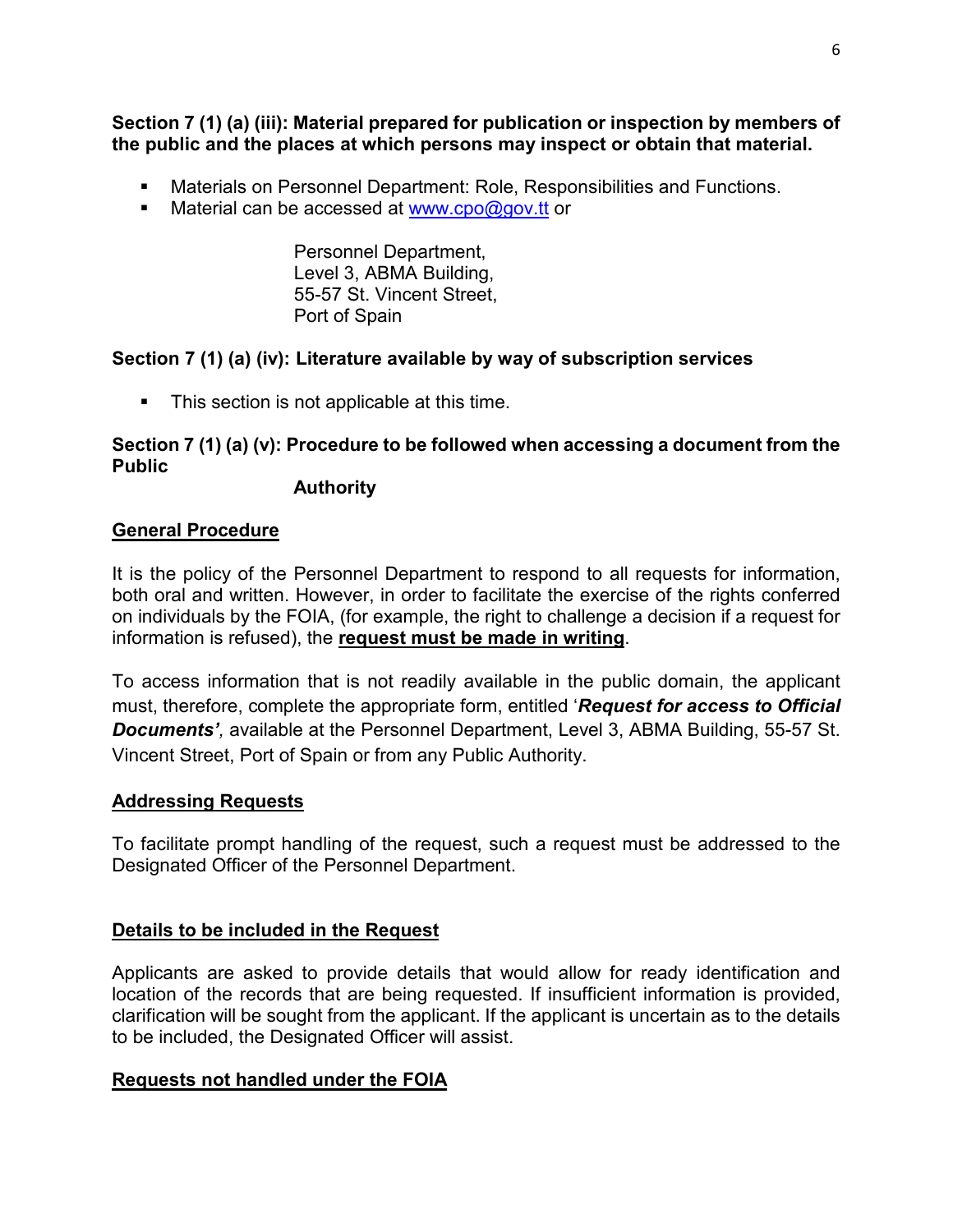A request made under the FOIA will not be processed to the extent that it is for information (for example, material contained within Acts, Legal Notices and Gazettes) which is currently available in the public domain, either from the Personnel Department or from another public authority.

### **Responding to requests**

The Personnel Department is required to furnish copies of documents only when they are in the Department's possession or they can be retrieved from storage, either at the National Archives or another storage centre.

Subject to *Section 8 Statements,* an applicant is entitled to only one (1) copy of a document held in the Department. If the Department is unable to make a legible copy of a document, it will furnish the best copy possible and note its quality when replying.

In treating with requests, the Personnel Department is not under obligation to:

- (a) create new documents; or
- (b) perform research for the applicant.

# **Time Limits**

#### General

The Personnel Department will determine whether a request for access to information will be granted as soon as is practicable but **no later than 30 days** after the request has been made, as required by Section 15 of the FOIA. If a decision is taken to grant access to the information requested, the person will be permitted to inspect the documents or be provided with copies, if the person so requests.

#### Fees and Refunds

The Freedom of Information Fees and Charges Regulations prescribe the fees incurred in making documents available. Where such fees are payable, the person is entitled to receive the document/s within seven days of payment of the relevant fee. If the Department fails to provide the information within the seven-day period, the person is entitled to a refund of the fees in addition to access to the document/s requested.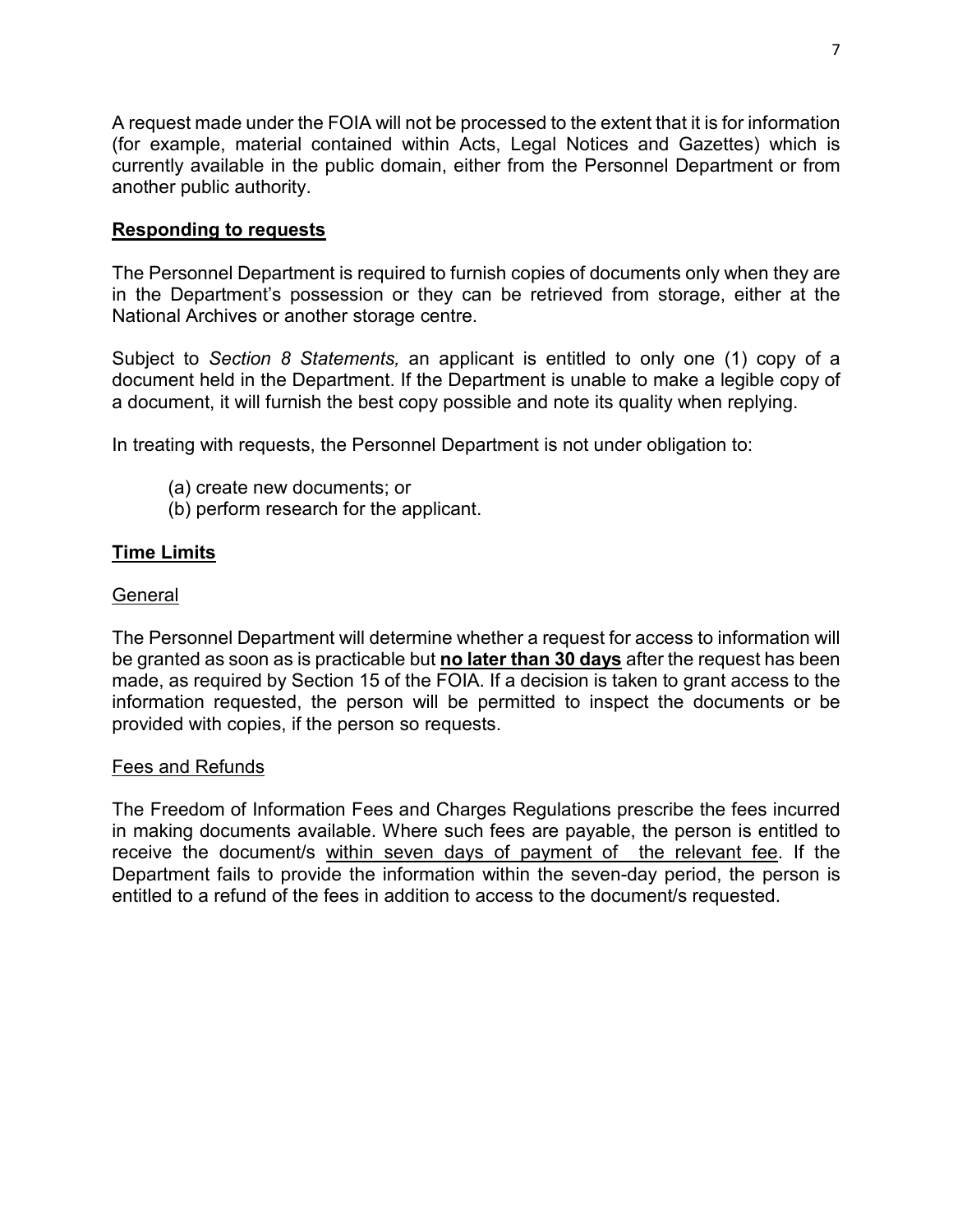**Section 7 (1) (a) (vi):** 

| <b>Designated Officer: Mrs. Jenny</b><br>Singh                                                  |                | Alternate Officer: Mrs. Ruth Gibbs-<br>George                                                         |                    |
|-------------------------------------------------------------------------------------------------|----------------|-------------------------------------------------------------------------------------------------------|--------------------|
| Address:<br>Department<br>Level 3, ABMA Building,<br>55-57 St. Vincent Street,<br>Port of Spain | Personnel      | <b>Address:</b><br>Department<br><b>Valpark Building</b><br>76-78 St. Vincent Street<br>Port of Spain | Personnel          |
| Telephone:<br><b>Ext 230</b>                                                                    | (868) 623-7125 | Telephone:<br>3206                                                                                    | (868) 625-8534 Ext |
| Fax:                                                                                            | (868) 624-2406 | Fax:                                                                                                  | (868) 624-2640     |

### **Section 7 (1) (a) (vii): Advisory Boards, Councils, Committees, and other Bodies**

**This section is not applicable at this time.** 

#### **Section 7 (1) (a) (viii): Library/Reading Room Facilities**

Where a request for access to information has been granted, arrangements will be made, as appropriate, for such information to be accessed at the Personnel Department, Level 3, ABMA Building, 55-57 St. Vincent Street, Port of Spain, on Monday to Friday between the hours of 9:00 a.m. and 3:30 p.m.

#### **Section 8 Statements**

The documents listed below are used to guide officers within the Personnel Department. Those listed at numbers 1-2 are available for purchase at the Government Printery. Those listed at numbers 3-34 are available at the Personnel Department for inspection purposes only.

- 1. Service Acts and Regulations;
- 2. Laws of the Republic of Trinidad and Tobago;
- 3. Guidelines for contract employment in Government Ministries/Departments, Statutory Authorities and the Tobago House of Assembly;
- 4. Circular Memoranda to Permanent Secretaries/Heads of Department and certain Statutory Authorities and the Chief Administrator, Tobago House of Assembly;
- 5. Guidelines for the Administration of Devolved Functions;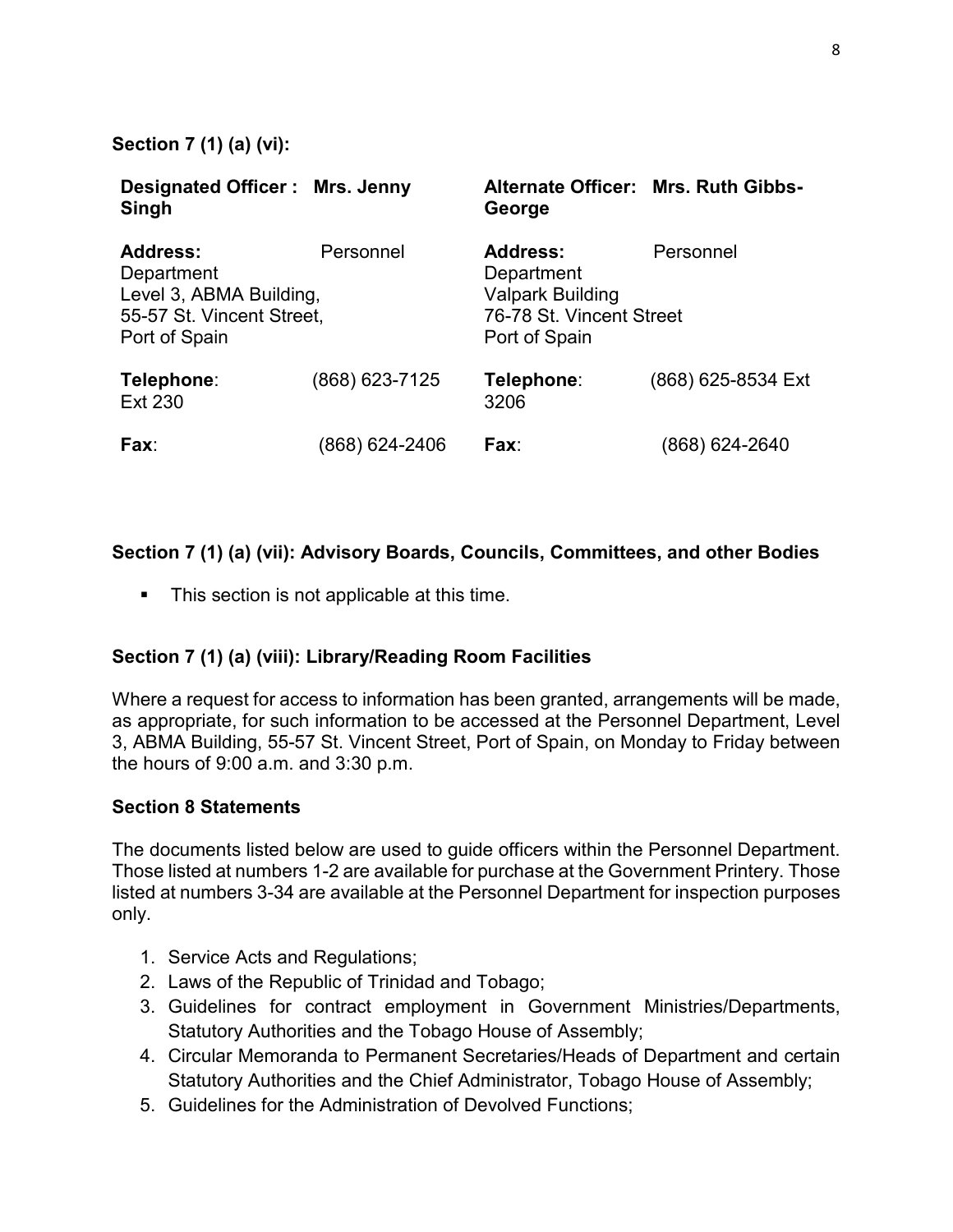- 6. Circulars to Permanent Secretaries/Heads of Department and certain Statutory Authorities and the Chief Administrator, Tobago House of Assembly in respect of Guidelines for the Administration of Devolved Functions;
- 7. Manual of Terms and Conditions of Employment;
- 8. Minutes of meetings with Associations/Unions including Step IV, Grievance Procedure (Daily-rated) except where parties agree they are confidential;
- 9. Memoranda of Agreement with various Associations/Unions;
- 10.Collective Agreements applicable to workers in respect of whom the Chief Personnel Officer is deemed by the Industrial Relations Act to be the Employer;
- 11.Classification and Compensation Plans for the Trinidad and Tobago Teaching Service;
- 12.Classification and Compensation Plans for the Trinidad and Tobago Police Service;
- 13.Classification and Compensation Plans for the Trinidad and Tobago Fire Service;
- 14.Classification and Compensation Plans for the Trinidad and Tobago Prison Service;
- 15.Classification and Compensation Plans for the Civil Service and Statutory Authorities subject to the Statutory Authorities Act;
- 16.Remuneration Arrangements for holders of offices in the Judicial and Legal Service;
- 17.Report of Cabinet-appointed Committee established to explore issues related to the implementation of Group Health Insurance coverage for the Public Service;
- 18.Report on the selection of an Administrator for the Group Health Plan for dailyrated employees by a Joint Committee comprising representatives from NUGFW, C&GWTU, AMU, the Comptroller of Accounts and the Personnel Department November, 2016
- 19.Report on the evaluation of prospective Plan Administrators of the Group Health Plan for monthly-paid officers in the Civil and Teaching Services, Statutory Authorities and the Tobago House of Assembly;
- 20.Documents of Sessions of the Industrial Relations Management Roundtable:
	- The Industrial Court and the Principles of Equity; and
	- **Violence in the Workplace:**
- 21.Reports of the Salaries Review Commission approved by Cabinet;
- 22.Personnel Department Circular Memoranda from 1969 to 2016;
- 23.Employee Assistance Programme (EAP) Policy for the Public Service of Trinidad and Tobago;
- 24.Guidelines for the Administration of the Employee Assistance Programme (EAP) for the Public Service of Trinidad and Tobago;
- 25.Branching Out A Guide to VTEP;
- 26.Documents on the Performance Management and Appraisal system:
	- **Discussing Performance: A Programmed Learning Text;**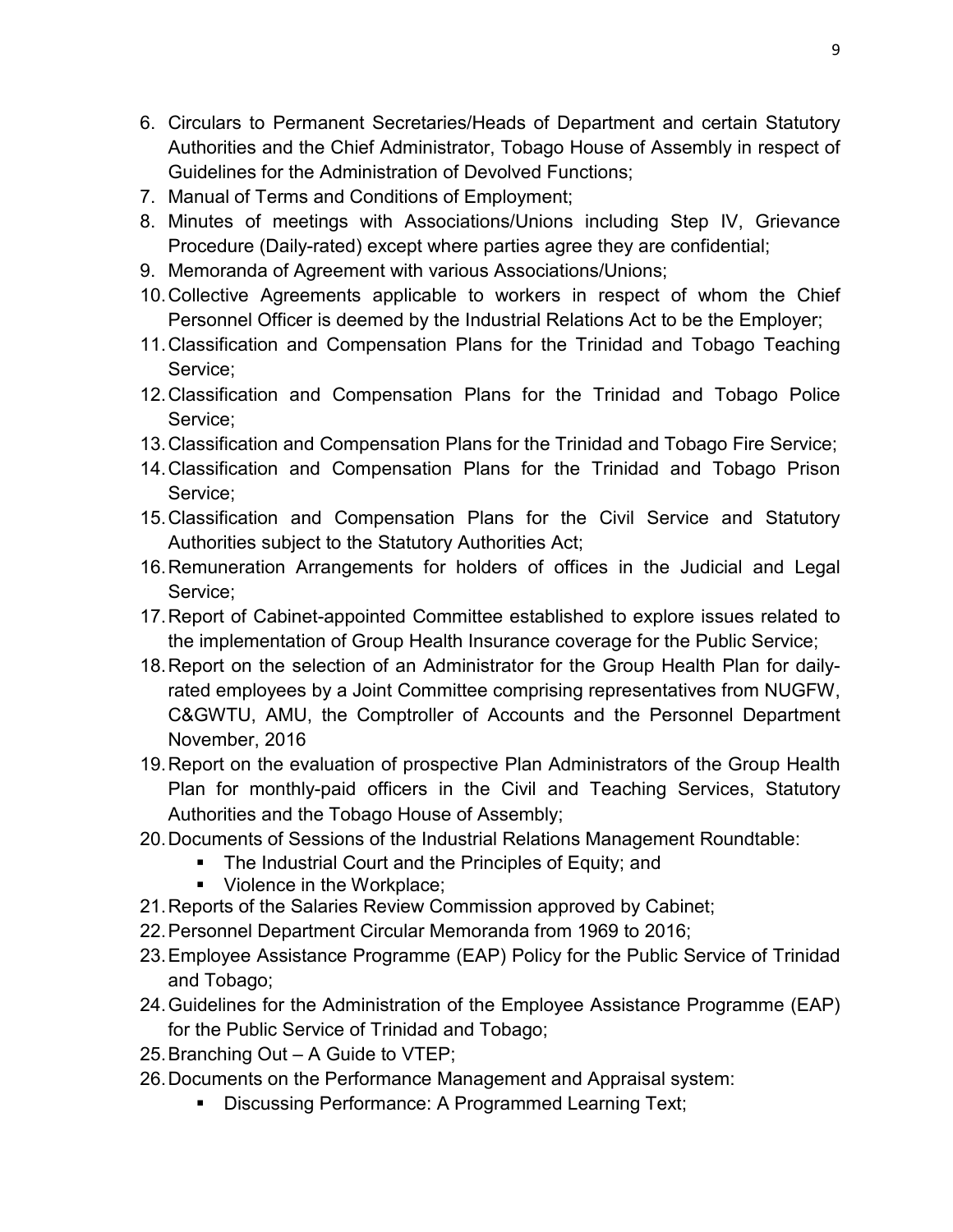- Shaping Performance: A Manual for Performance Management in the Public Service; and
- **Shaping Performance: Appraising Mr. Paul (compact disc).**
- 27.Report of the Joint Working Party on Reclassification and Upgrading of all Jobs in the Bargaining Unit represented by the NUGFW;
- 28.Events Co-ordination, Protocol and Etiquette Guidelines for the Office of the Chief Personnel Officer;
- 29.Training Policy for the Public Service of Trinidad and Tobago;
- 30.Training Policy Guidelines;
- 31.Personnel Department Ministerial Performance Management Framework Report 2008;
- 32.Personnel Department Ministerial Performance Management Framework Report 2010;
- 33.Guidelines for Managing HIV/AIDS in the Public Service; and
- 34.Report of the Defence Force Pay Review Committee.

# **Section 9 Statements: Reports and Statements**

# **Section 9 (1) (a):** "A report, or a statement containing the advice or recommendations, of a body or entity established within the public authority."

- **This section is not applicable at this time.**
- **Section 9 (1) (b): "A report, or statement containing the advice or recommendations, of a body or entity established outside the public authority by or under a written law, or by a Minister of Government or other public authority for the purpose of submitting a report or reports, providing advice or making recommendations to the public authority or to the responsible Minister of that public authority."**
	- This section is not applicable at this time.

**Section 9 (1) (c): "A report, or a statement containing the advice or recommendations, of an inter-departmental Committee whose membership includes an officer of the public authority."**

**This section is not applicable at this time.**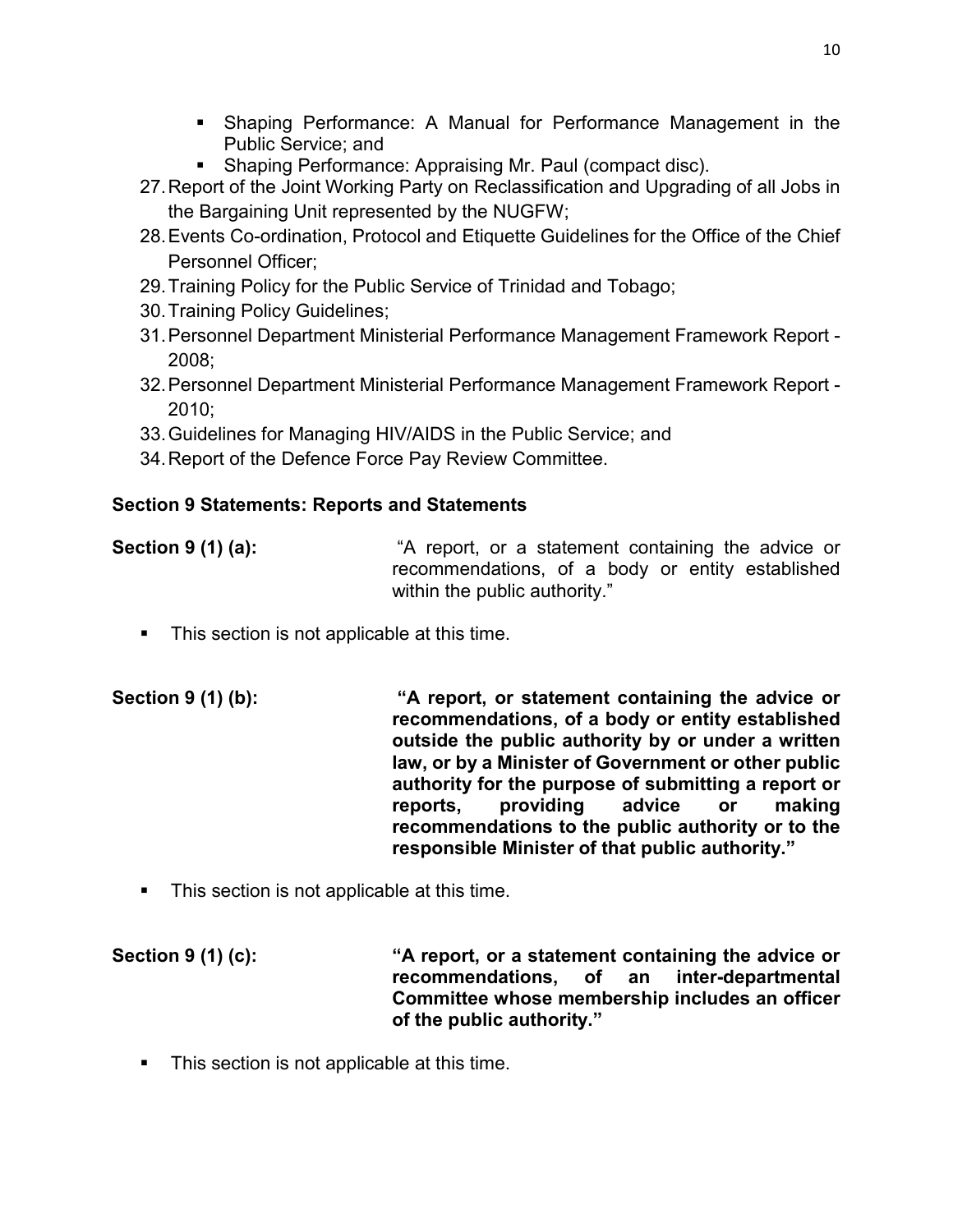**Section 9 (1) (d): "A report, or a statement containing the advice or recommendations of a committee established within the public authority to submit a report, provide advice or make recommendations to the responsible Minister of that public authority or to another public authority who is not a member of the committee**."

**This section is not applicable at this time.** 

**Section 9 (1) (e): "A report (including a report concerning the results of studies, surveys or tests) prepared for the public authority by a scientific or technical expert, whether employed within the public authority or not, including a report expressing the opinion of such an expert on scientific or technical matters."**

- Report on Indoor Air Quality Assessment and Health and Safety Audit at the Valpark Building, 76-78 St. Vincent Street, Port of Spain, July 2014;
- **Report on the Indoor Air Quality Assessment at the Compensation Management** Division, 59 Frederick Street, Port of Spain, July 2014.

# **Section 9 (1) (f): "A report prepared for the public authority by a consultant who was paid for preparing the report."**

The following reports are for examination only:

- **Public Service Salary Survey (PricewaterhouseCoopers)**
- Consultant's Reports prepared by KPMG Consulting on the Job Evaluation Exercises in the following Services:
	- − Teaching Service (September, 1999)
	- − Prison Service (August, 1999)
	- − Police Service (September, 1999)
	- − Fire Service (August, 1999);
- Consultant's Report on the Job Evaluation Exercise in the Judicial and Legal Service (PricewaterhouseCoopers) June, 2003;
- Consultant's Report on the Institutional Strengthening of the capacity of Ministries/Departments/Statutory Authorities to undertake Human Resource Planning in the Public Service (PricewaterhouseCoopers) July, 2007;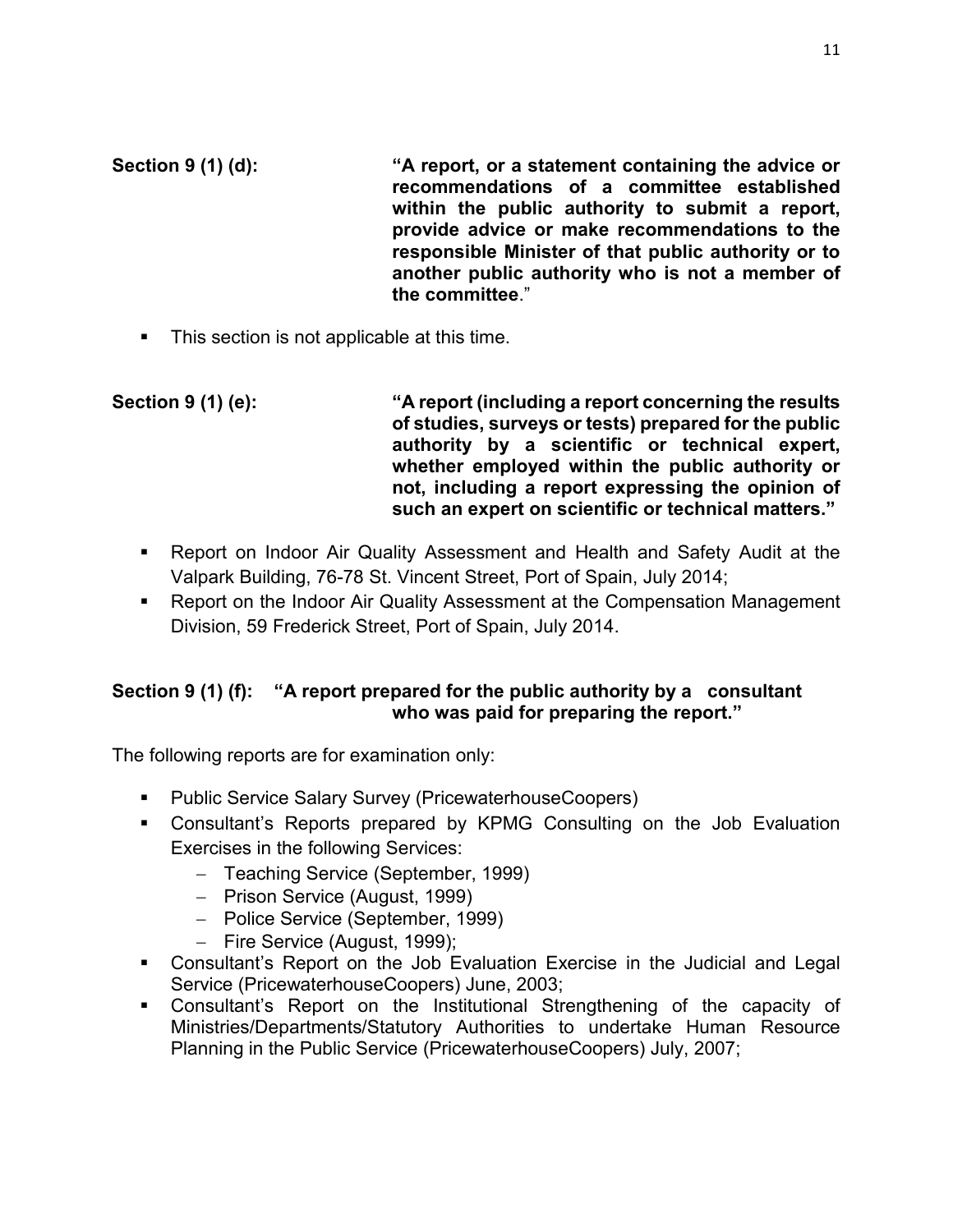- Consultant's Report on the review of the Approved EAP Policy for the Public Service and Guidelines for the Administration of the EAP [Behavioural Management Solutions Ltd (BMS)] May, 2007;
- Consultant's Report on Stakeholder Consultations for the EAP (BMS) December, 2007;
- Consultant's Report on Inventory and Assessment of the capability and capacity of EAP Service Providers and Clinical Auditors (BMS) January, 2008;
- Consultant's Report on Options available for the Design of an EAP for the Public Service (BMS) May, 2008;
- Consultant's Report on the design of an Employee Assistance Programme for the Public Service (BMS) January, 2009;
- Consultant's Report on Implementation Plan for the EAP (BMS) December, 2009;
- Consultant's Report on the Diagnostic Exercise regarding the type of Job Evaluation System(s) to be implemented in the Civil Service, Statutory Authorities and the Tobago House of Assembly (IBM World Trade Corporation) September, 2010;
- Consultant's Report on the Diagnostic Exercise for Existing Offices within the Purview of the Salaries Review Commission (IBM World Trade Corporation) January, 2013.

**Section 9 (1) (g): "A report prepared within the public authority and containing the results of studies, surveys or tests carried out for the purpose of assessing, or making recommendations on, the feasibility of establishing a new or proposed Government policy, programme or project."** 

#### Examination only:

 Consultant's report on Review of the Classification and Compensation System in the Civil Service and Statutory Authorities

**Section 9 (1) (h): "A report on the performance or efficiency of the public authority, or of any office, division or branch of the public authority, whether the report is of a general nature or concerns a particular policy, programme or project administered by the public authority."** 

#### Examination only: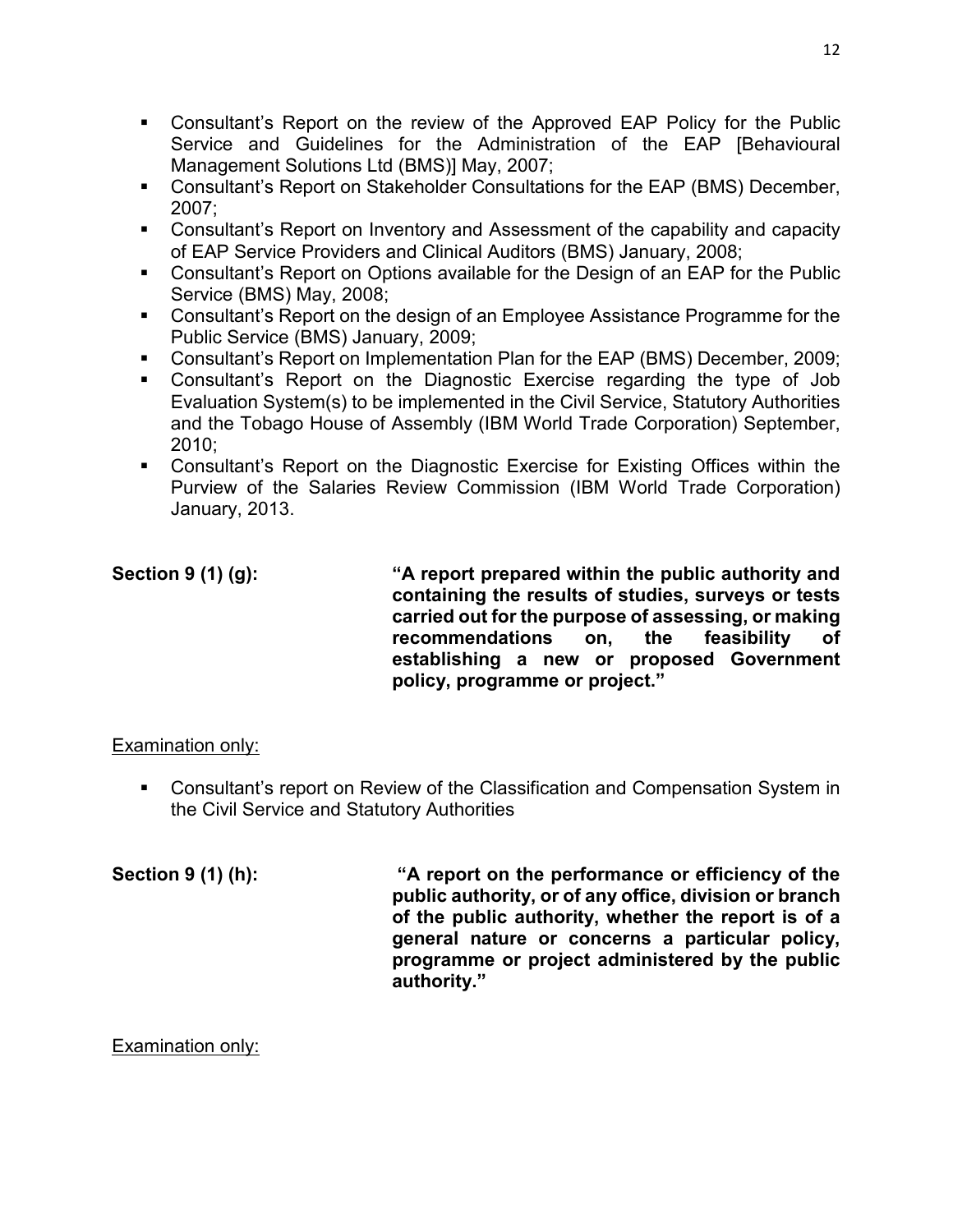- **Personnel Department Ministerial Performance Management** Framework Report 2008
- Personnel Department Ministerial Performance Management Framework Report 2010

#### **Section 9 (1) (i): "A report containing final plans or proposals for the re-organisation of the functions of the public authority, the establishment of a new policy, programme or project to be administered by the public authority, or the alteration of an existing policy, programme or project administered by the public authority, whether or not the plans or proposals are subject to approval by an officer of the public authority, another public authority, the responsible Minister of the public authority or Cabinet."**

### Examination only:

- Strategic Plan of the Personnel Department 2001-2004
- Human Resource Development Plan of the Personnel Department 2004 2006
- **Draft Strategic Plan of the Personnel Department 2018-2020**

| Section 9 (1) (j): | "A statement prepared within the public authority"   |
|--------------------|------------------------------------------------------|
|                    | and containing policy directions for the drafting of |
|                    | legislation."                                        |

• This section is not applicable at this time.

**Section 9 (1) (k): "A report of a test carried out within the public authority on a product for the purpose of purchasing equipment."** 

**This section is not applicable at this time.** 

# **Section 9 (1) (l): "An environmental impact statement prepared within the public authority."**